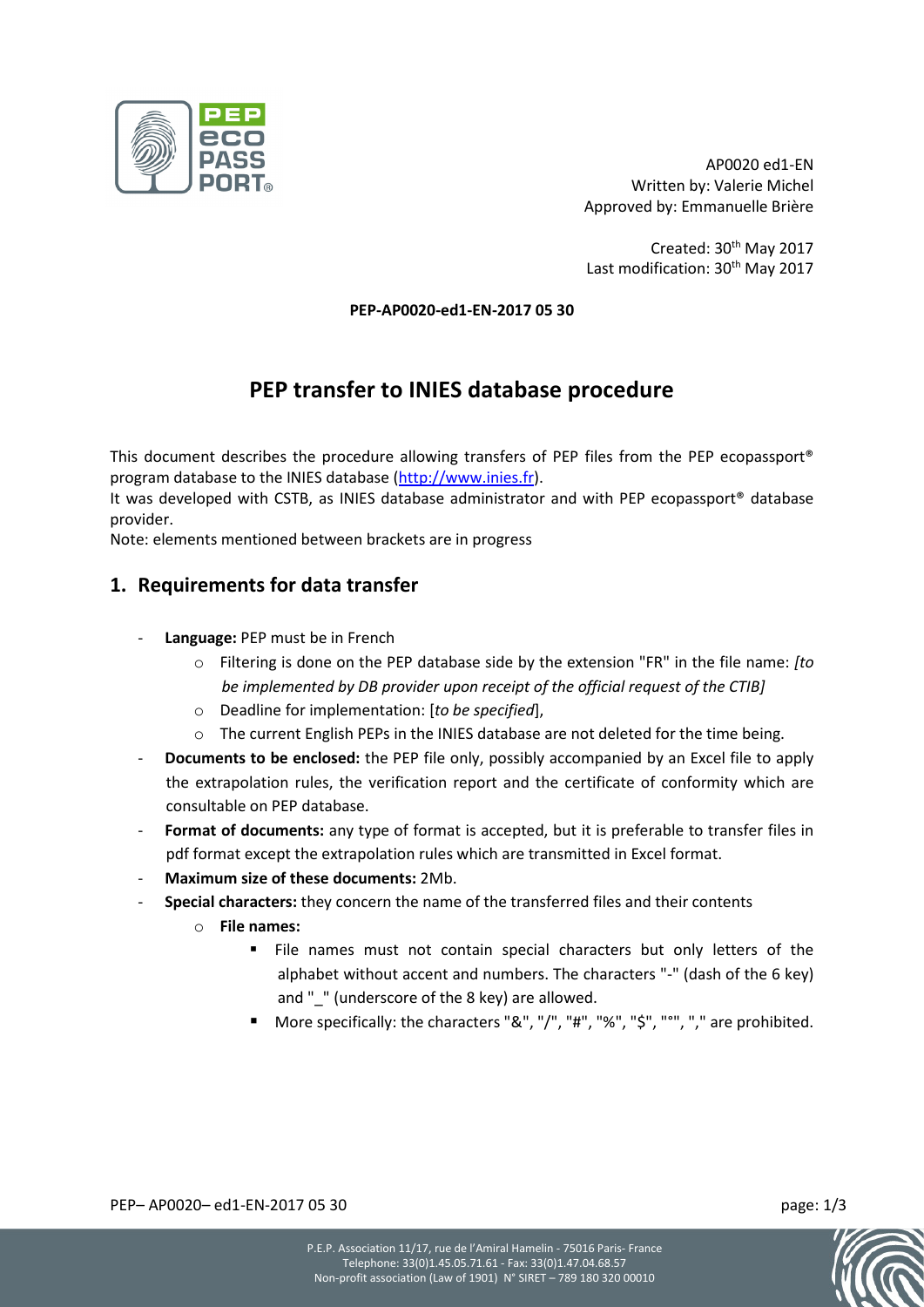- o **Content of files:**
	- The characters "-" (dash of key 6) and " " (underscore of key 8) are allowed.
	- The characters "<", ">", "&", "" "," 'are prohibited.
- o A check on both title and content of the files is applied on t PEP database side: *[to be implemented by DB provider].*
- **Management of the "RT equipment" field:**
	- $\circ$  For the information to appear in the INIES database (in the form "Yes / No"), the depositor must choose the correct level of the nomenclature (4th level), the latter allows the information to be sent to the INIES database for display.
	- $\circ$  If the RT information is selected in INIES, only the "use" step or module B6 ( while available) must be overwritten in the calculation of a building LCA. The other modules in step B must remain. Note: this point goes beyond the transfer procedure and should be mentioned to the CTIB to alert the editors of building LCA tools.
- **Maintenance phase data:** The PEP ecopassport® program confirms that this phase is not necessary up to now. This phase is now optional and appears only by clicking on "Show optional phase".
- **Introduction of the display of the PEP number in INIES (ease of management):** this request is not necessary because the search by PEP n ° in INIES works.
- **Message to be displayed when transferring the PEP file to INIES:** a message to the attention of the depositor makes it possible to know if the PEP is well or badly transmitted. It is accompanied by an error message: [*to be set up by DB provider*].
- **Control routines:** they can relate to the total life cycle (which must be equal to the sum of the phases), the values at 0, ... Controls are already in place and other routines will be added if necessary. The transfer procedure will be reviewed accordingly.
- **Encryption:** CSTB requires data encryption. However, the function is still unencrypted on the PEP database, but it must evolve in 2017. The transfer procedure will be revised accordingly.

## **2. Display of data on the INIES database**

- **"Individual / collective" display in "type of declaration":**
	- $\circ$  The information must be integrated into the transfer file on the PEP database side by adding a "yes / no" field in the file xls: *[in progress].*
	- $\circ$  The information is displayed in the INIES database on the "Search for a product" page, under "type of declaration" (to be implemented by the CSTB when operational on the PEP database).
	- o The display is also relevant on the PEP database side: [*ongoing*]
- **Display of the different phases of the "use" step (module B):** *[in progress]*